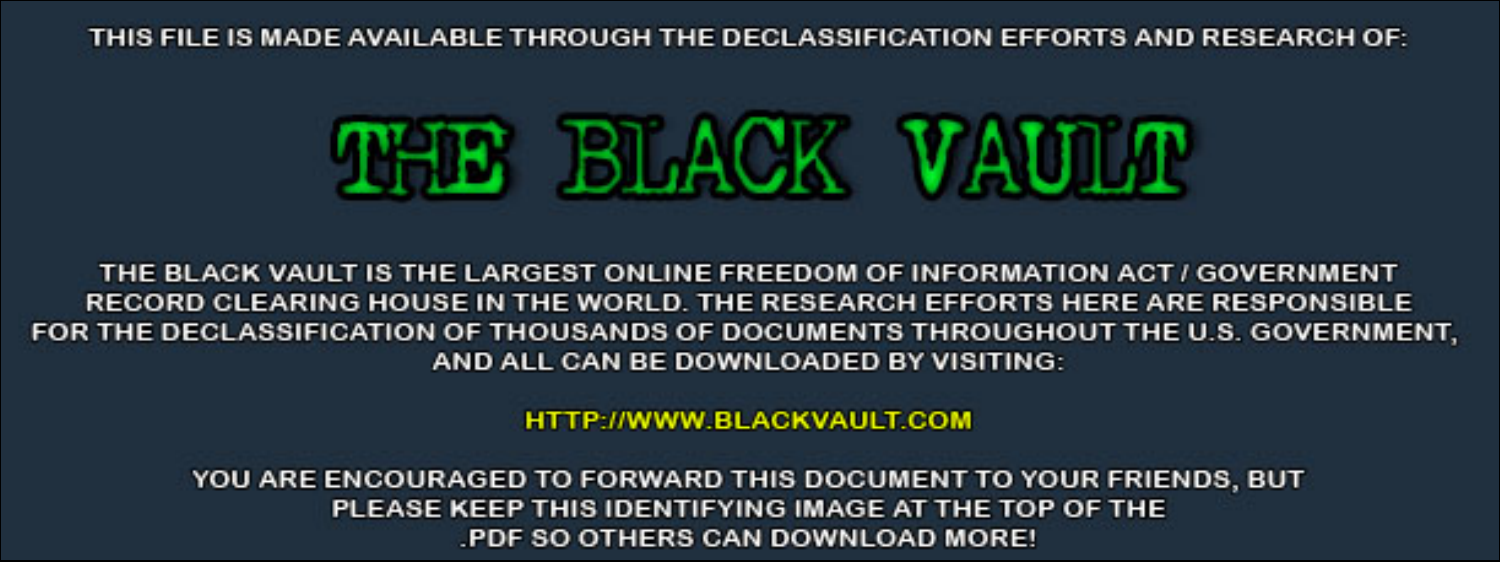## OP SECRET //COMINT//X

# **(U)** Cryptologic Almanac 50<sup>th</sup> Anniversary Series

# **(U) From Spring, into a Long Winter's Night: The Czechoslovakian Crisis of 1968**

# **Part One**

# **(U) Introduction**

(U) This two-part article recounts the 1968 phenomenon known as the Prague Spring and the U.S. SIGINT response during its demise. The Prague Spring was a short-lived attempt by a liberal Czechoslovakian communist government to ease the restrictions placed upon Czechoslovakian citizens by previous conservative communist governments. It was soon repressed by other member countries of the Warsaw Pact, which saw in the liberal movement a threat to their own regimes and to world communism. The first part reviews events leading up to the invasion of Czechoslovakia by its Warsaw Pact brethren. The  $E^{\text{O} (1.4. (c))}$ second part details the reasons why

the invasion was to begin. It examines the invasion -- Operation Danube '68 -- and its aftermath, which will be discussed in a subsequent edition of the Cryptologic Almanac. Note: The electronic version of this article is abridged; additional information will be found in a forthcoming edition of Cryptologic Quarterly.

# **(U) Alexander Dubcek**

(U) When Alexander Dubcek was elected first secretary of the Czechoslovak Communist Party (KSC) in January 1968, he intended to "put a human face on communism." His government drafted an "Action Program" outlining its goals, which were basically,a return to socialism as it had existed in the country from 1945 to 1948, before the Soviet Union imposed a harsher regime of communism. He presided over a widespread popular movement to "de-Stalinize" and "democratize" communism in Czechoslovakia. The entire country was giddy with the spirit of reform. The world dubbed it the "Prague Spring." But the forces of darkness -- hard-liners in the KSC, the communist dictators of East Germany and Poland, and their masters in Moscow -- watched with growing alarm, fearing the potential loss of control in their own countries and perhaps the untimely demise of the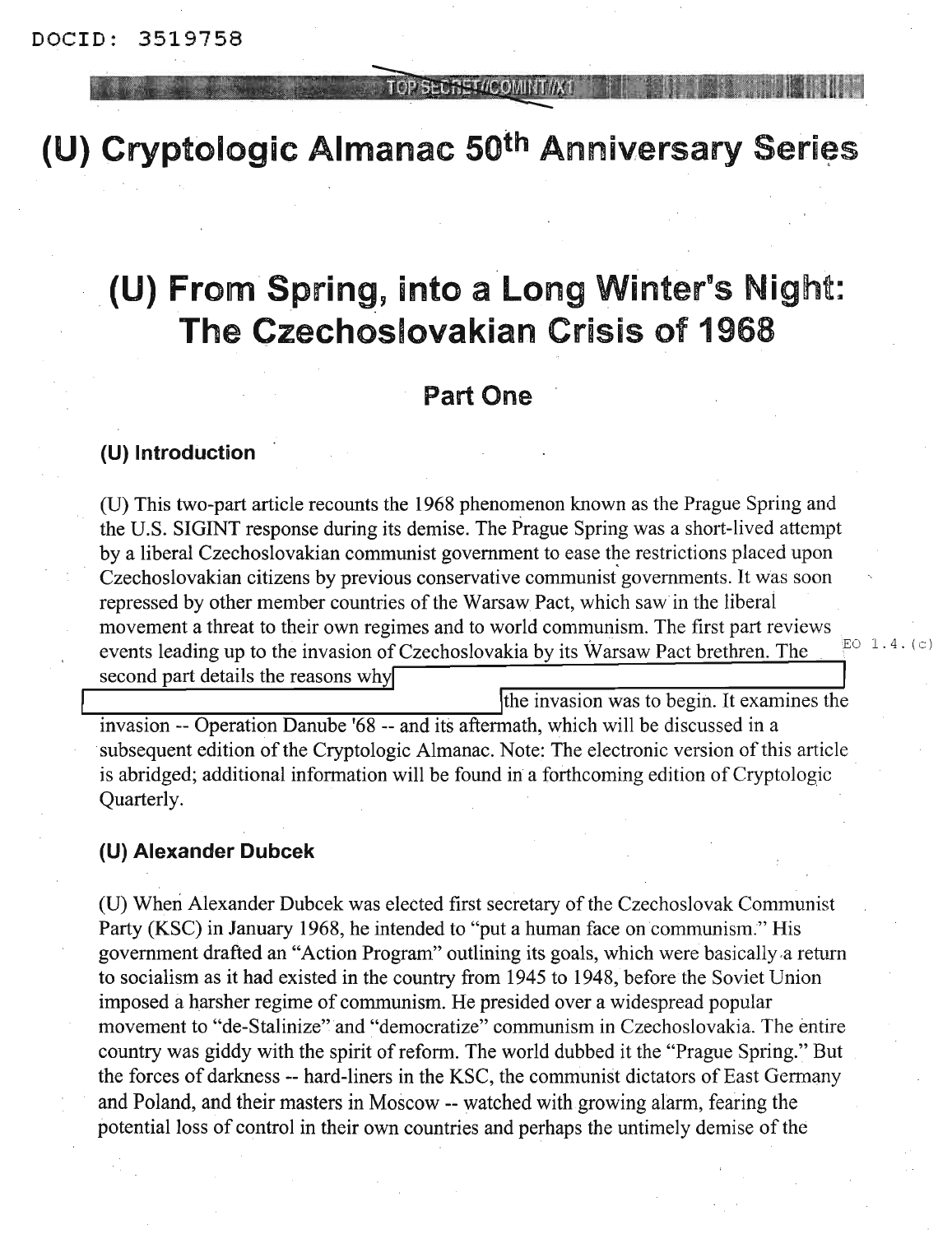#### DOCID: 3519758

peasants' and workers' revolution. Shortly before midnight (GMT) on the night of 20 August 1968, Soviet and Warsaw Pact tanks rumbled over the Czechoslovakian borders, replacing the "Prague Spring" with a long winter's night that was to last for 20 years.

(D) Alexander Dubcek was an unlikely rebel. Born in 1921 at Dhrovec, Slovakia, he was the son of two dedicated communist parents, who had recently returned to Slovakia from Chicago. Dubcek joined the Communist Party in 1938 and fought against the Nazis in the Czechoslovak resistance during World War II. His communist pedigree was impeccable, and he rose rapidly through the Party's ranks. By 1963 Dubcek was using the phrase which was to become associated with his administration and s'uccinctly enunciated his reform goals: "Socialism with a human face." Dpon his selection as first secretary, he started by rehabilitating the victims of the 1948-55 communist purges.

#### **(U) Dubcek's Reforms**

(D) Political debate became both possible and public. Radio, television, and newspapers jumped into the discussion of the country's future. Travel became easier. Dubcek ended censorship - somewhat to his later chagrin. Once-silenced writers began to write again, and Ludvik Vaculik's "The 2,000 Words," an anti-authoritarian manifesto, condemned the Communist Party as a "power organization... attractive to egoists ... to calculating cowards and to people with bad consciences." Western influences -- from jazz clubs to miniskirts - were felt, especially in Prague. Students danced in Prague's Old Town Square.

(U) With the coming of the Prague Spring, many staunchly pro-Soviet commanders in the Czechoslovak Army (CLA), Ministry of Defense personnel, and Secret Police (StB) were removed from their positions; those conservative officers who were allowed to remain on duty became increasingly isolated and lost their influence.

(D) Soviet angst was brought to a higher level by a mid-July news conference, in which General Vaclav Prchlik, head of the KSC's military department, roundly criticized the Soviet hegemony within the Warsaw Pact and condemned the Soviets and the Warsaw Pact's other members who "arbitrarily stationed their troops on [Czechoslovakian] territory:" Prchlik called for broad changes in the alliance and Czechoslovak policy, which might affect nuclear weapons deployment. Fanning the flames were reports reaching Moscow that a group of Czechoslovakian officers under Prchlik's guidance were actually preparing plans to resist a Soviet-Warsaw pact invasion! That did it - Prchlik would have to go! An authoritative article in the main Soviet military newspaper Krasnaya zvezda described Prchlik as "so blinded by 'liberalization' that [he] ... is even prepared to debate publicly the most confidential state and military matters." Marshal Ivan Yakubovskii, commander in chief of the Warsaw Pact Military Forces, and other Soviet leaders reiterated the point in classified letters to Dubcek, charging that Prchlik had "revealed topsecret provisions in interstate treaties" and demanding that Czechoslovakia "immediately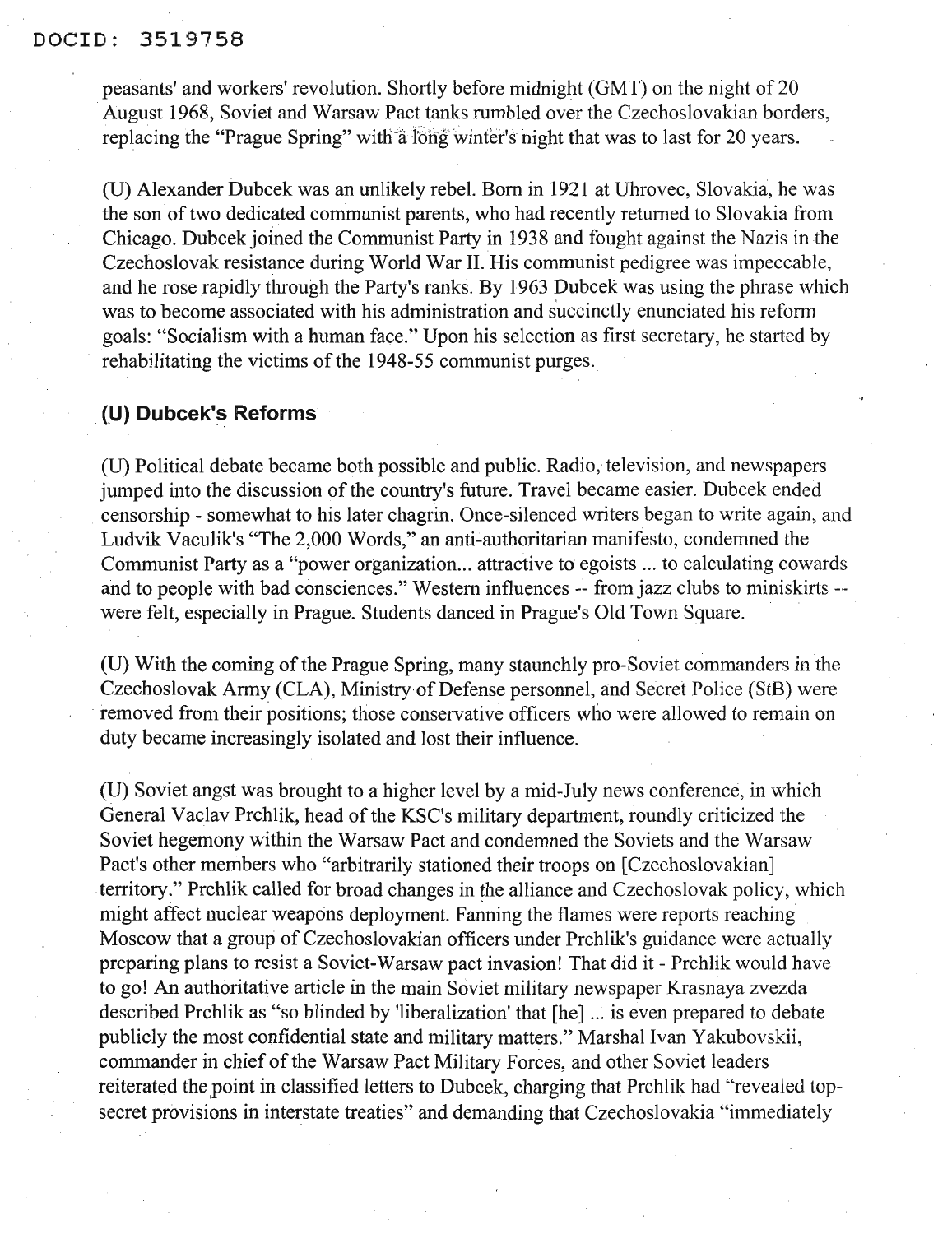live up to its allied obligations" to prevent further "disclosure of interstate secrets that bear on the security of the socialist countries."

(U) Soviet ire must have increased again when Prchlik was reassigned to other military duties rather than being fired in disgrace. His new position allowed him to continue working on the draft of the new national security Action Plan. In consequence, Soviet army commanders lost all faith in their Czechoslovakian counterparts long before the invasion.

# **(U) Warsaw Pact Concerns**

(U) The expanding freedom in Czechoslovakia earned Dubcek the support of the majority of its citizens, but hard-liners in the KSC began to coalesce against him, especially Vasil Bil'ak, Alois Indra, and Drahomir Kolder, who feared his reforms. Leaders of other Warsaw Pact countries -- East Germany's Walter Ulbricht and Poland's Wladyslaw Gomulka, as well as Todor Zhivkov of Bulgaria -- were deeply concerned that the spirit of reform might spread to their countries. Indeed, Polish students had already rallied for change, and the slogan "Poland is waiting for its own Dubcek" had appeared on more than one wall. Ulbricht and Gomulka were among the first voices calling for military intervention. For the Russians' part, they saw the Prague Spring as a threat to their hold .over Eastern Europe.

(U) The major Soviet concern, however, was not political but military. According to recently available evidence, the Soviets believed that the lack of a permanent Soviet troop presence in Czechoslovakia was a serious impediment to Warsaw Pact military preparedness against NATO, and they had long pined to create a Soviet Group of Forces, Czechoslovakia (SGFC). Repeated requests, beginning in the 1950s and '60s, had been turned down by even Dubcek's hard-line predecessors. The Prague Spring would disrupt the Soviets' plan for a "joint" nuclear weapons deployment plan which they had concluded with the Czechs in a secret agreement in the mid-1960s.

(U) During the crisis, Marshal Yakubovskii several times urged the Czechoslovaks to accept a "temporary" deployment of Soviet troops in Czechoslovakia during the period of time when the crisis was still building. The requests, of course, were again refused. Some analysts believe that prior to the Prague Spring, the Soviet high command might have agreed, albeit reluctantly, to rely on Czechoslovak forces to provide the physical security for the three depots which were to be constructed in Western Bohemia, with KGB troops in tight control of the nuclear warheads. There was no reason to question the loyalty of the Czechoslovakian Peoples Army (CLA), which was considered to be the model component of the Warsaw Pact forces. Further, there were Soviet "representatives" at all levels of the CLA. After Prchlik's thoughts on the future role of the Czechoslovak military were published, Soyiet military leadership lost confidence in their Czechoslovak colleagues,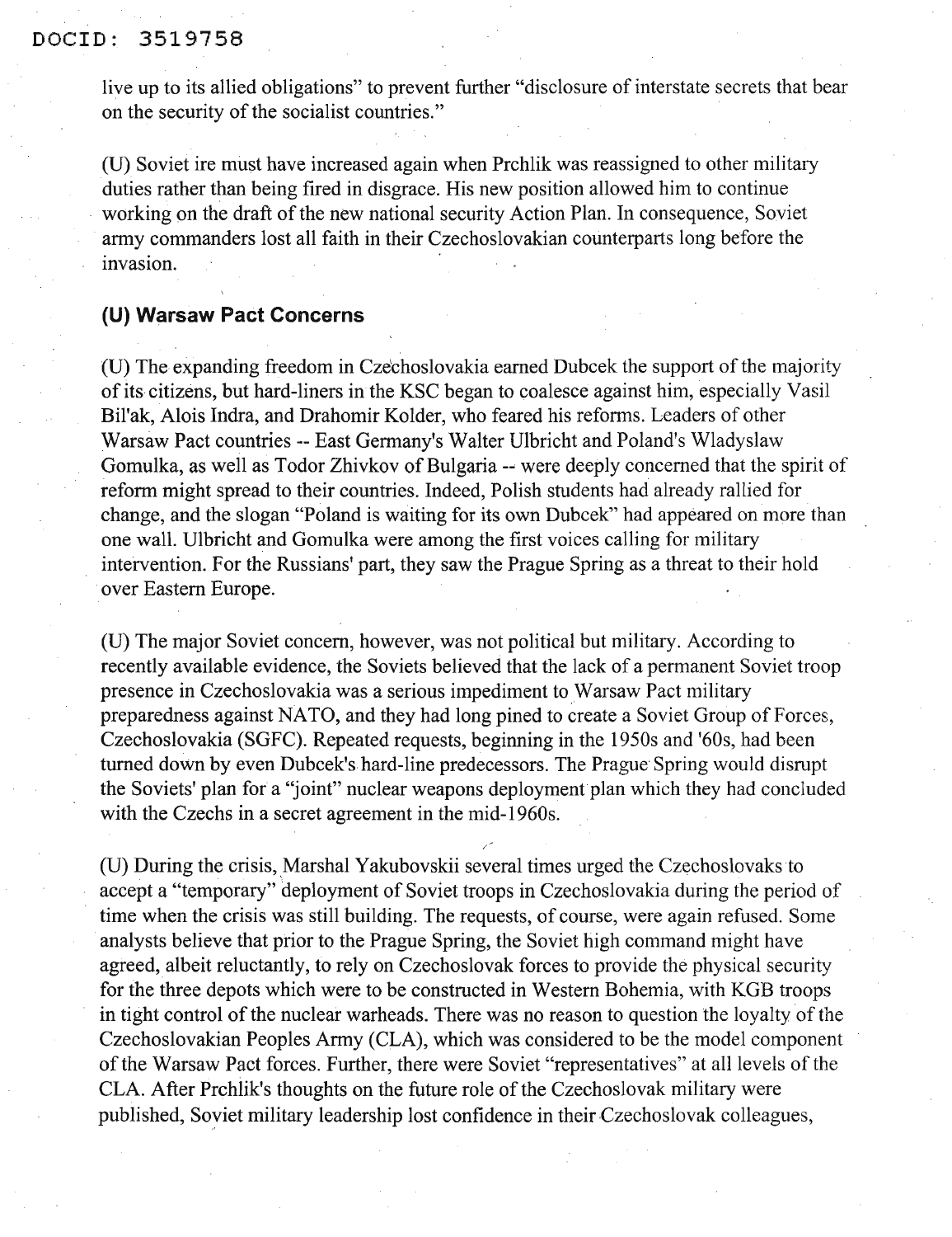### DOCID: 3519758

concluding that it was too risky to store nuclear warheads in Czechoslovakia unless the storage sites were converted into larger bases for Soviet forces. It appears, by the location and scale of the Soviet pre-invasion exercises, that they were intended in part to protect the three sites chosen as sites for the nuclear depots.

# **(U) The KGB's Involvement**

(U) Recent disclosures, according to journalist Mark Kramer, have borne out earlier assumptions that the KGB acquired undue influence during the 1968 crisis. Equally evident is the fact that, as revealed by former KGB and StB operatives in the mid-1970s, accurate information about events in Czechoslovakia in 1968 often was not sent on to the proper authorities in Moscow. Many of the assessments were deliberately alarming. What motivated these security services to withhold information or to report deliberately misleading information?

(U) Soviet security service operatives believed that NATO was exploiting, or somehow would exploit, the situation in Czechoslovakia in 1968. The ferment caused problems for virtually every branch and department of the KGB. Soviet influence over Czechoslovakian security and intelligence had waned after early 1968, with the removal of StB officers friendly to Moscow, including General Josef Houska, Chief of the StB. The KGB's First .Main Directorate (foreign intelligence gathering branch) became even more concerned when Czechoslovak Interior Minister Josef Pavel disclosed that there were six KGB liaison agents assigned within his office; he implied that they would soon be removed. Later, he characterized the discovery of an arms cache in western Bohemia as a KGB provocation.

(U) The Piller Commission had been set up to investigate the political trials of the 1950s. In July 1968 the Commission's chief researcher, Karel Kaplan, began publishing a series of articles related to the Commission's findings which left no doubt that the final report (not released before the invasion and suppressed afterwards) would show the Soviet Union in a very unfavorable light. Some KGB case officers may have feared that the report would lead to harsh reprisals against StB officers whose main loyalty had been to Moscow. The Piller Commission recommended the dissolution of the secret police, and the KSC had tentatively accepted that recommendation just before the Cierna nad Tisou conference. If carried out, this would eradicate the Soviet Union's entire intelligence network in Czechoslovakia. Thus the perception within the KGB was that the Prague Spring constituted a threat to the internal and external security of the Soviet Union.

(U) Initially, support for an invasion was by no means unanimous among senior KGB officers, especially those responsible for collection of foreign intelligence. Nonetheless, an increasing number of senior officers came to the conclusion that military intervention was necessary. Once the seniors had decided that an invasion was called for, they began to manipulate, distort, and otherwise "manage" what senior political officials saw.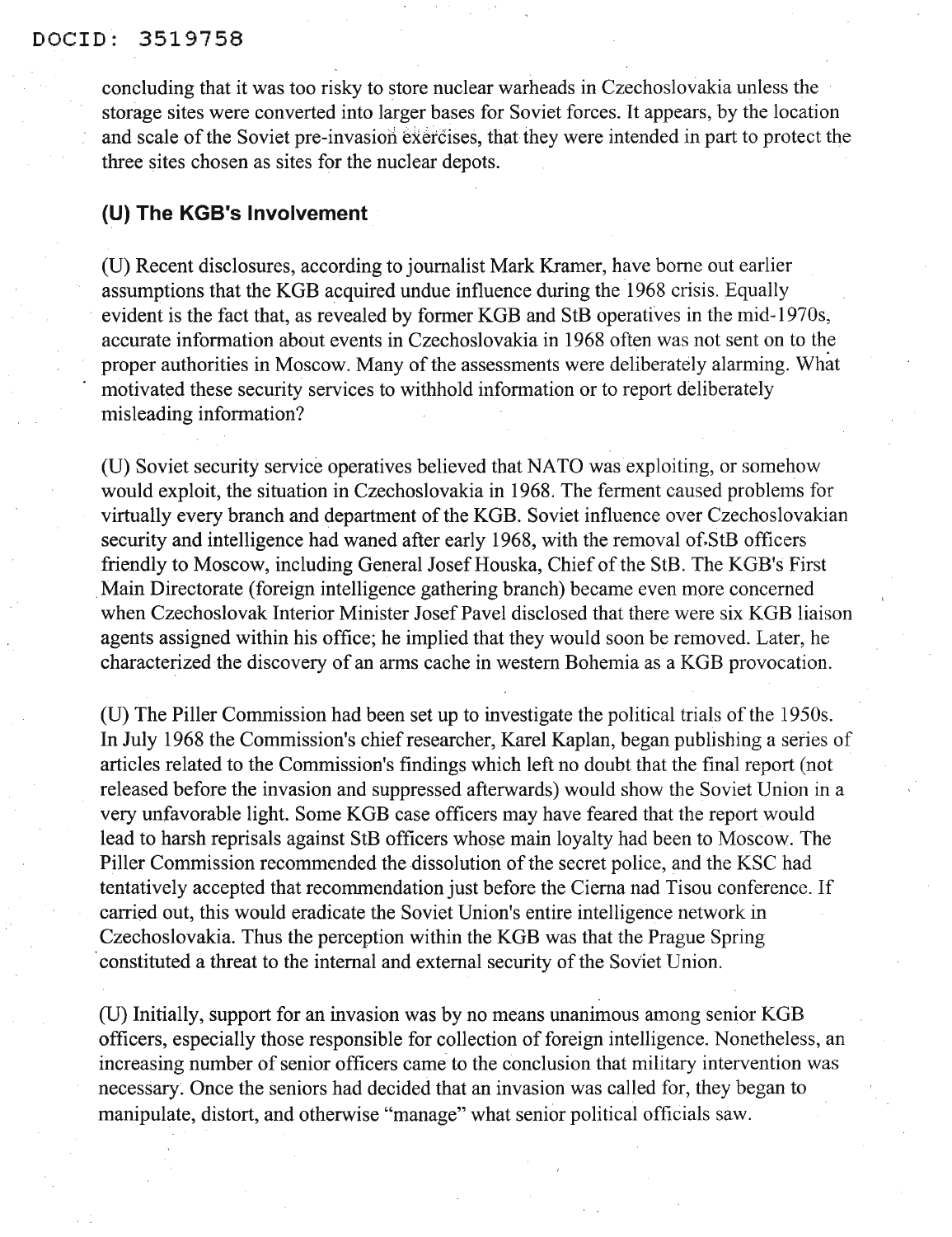(D) Concern over the situation in Prague led the Soviets to 'convene, beginning in March 1968, a series of conferences on the situation in Czechoslovakia. The March conference was a meeting of the Warsaw Pact countries in Dresden, East Germany. Pointedly, the Czechs were not invited. They Were invited, however, to several other conferences - in Moscow (4 May), Moscow (14 July) - which the Czechs declined to attend - and Cierna nad Tisou (1 August), a highly unusual face-to-face meeting with Brezhnev and the Politburo. The multilateral conference at Bratislava (3 August) produced the "Declaration of Bratislava." The "Declaration" was a general statement of socialist principles which papered over the disagreements and preserved a modicum of public accord. For a while, it appeared that the two sides had reached consensus, the tension between the two was easing, and that there would be no need for Soviet intervention.

# **(U) Internal Dissent**

(D) Shortly after the invasion, there was a joke floating around Prague -

Question: When will the Soviets leave Czechoslovakia?

Answer: When they find out who sent them the invitation.

(D) Who did send the Soviets the invitation? There were quislings at work in Prague - two letters were sent to Soviet leader Leonid Brezhnev, inviting Soviet intervention. Both were written by Czechoslovakian Communist hard-liners in the KSC Presidium. On 14 and 15 August, Czech hard-liners met secretly with Stephan Chervonenko, the Soviet ambassador to Czechoslovakia. They advised Chervonenko that as soon as Soviet troops went into action, "healthy forces" of the KSC would set up a "provisional revolutionary government ofworkers and peasants." Only a last-minute change of heart by two hard-line supporters to support Dubcek and oppose the invasion sounded the death knell for the hard-liners' plans. They were unable to make good on any of their promises.

# **(U) The Slippery Slope**

(D) On 3 May, an unauthorized demonstration in Old Town Square turned into an anticommunist rally. The Russians were quick to react.

(D) When Dubcek and his principal lieutenants made a hurried trip to Moscow on 4 May 1968, it was showdown time over the Prague Spring reforms and the general direction that Czech communism was to take. The official communique described the meeting as engendering a "comradely atmosphere," which author Tad Szulc describes as "Communist shorthand for cold disagreement." While there was no invasion, Western analysts saw it as a stem warning. Dubcek ignored it.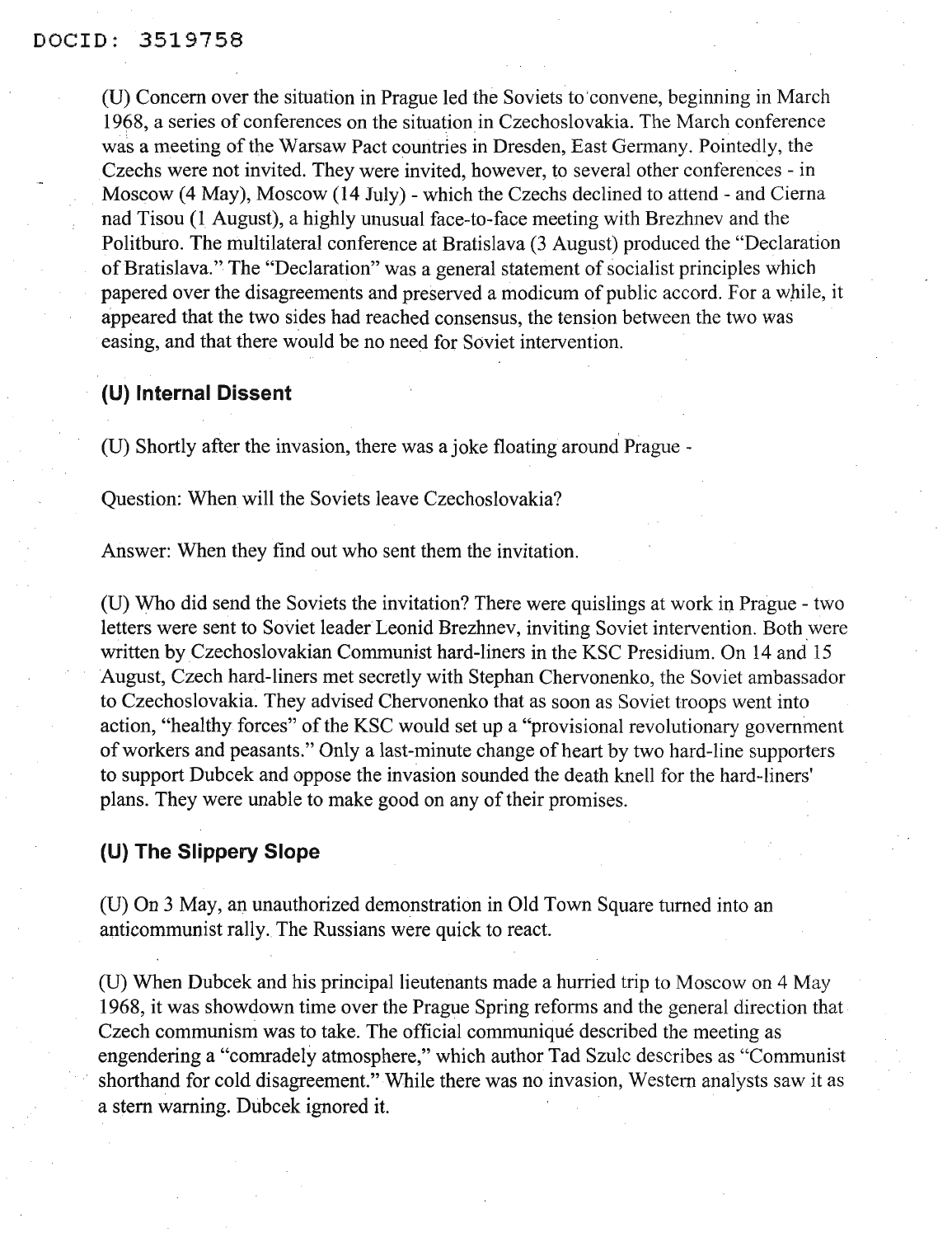I By the end of the month,<br>there were nine line divisions and three army headquarters positioned just north and east of Czechoslovakia.

(TS//SI) On 24 Maya joint communique was issued announcing that Warsaw Pact exercises would take place in Poland and Czechoslovakia in June. The exercise, named Sumava, was held from 18 to 30 June. The scenario envisioned a three-pronged invasion of Czechoslovakia, with Czechoslovak forces representing NATO as the sole defender. Soviet. Polish, East German, and Hungarian forces portrayed the invaders.\

JThis exercise was, in fact, a dress rehearsal for the actual invasion in August. At the conclusion of the exercise, Warsaw Pact forces did not return to their home stations, but remained in Czechoslovakia until mid-July.  $EQ = 1.4$ . (c)

(D) On 23 July another large-scale exercise, to be held along the Czechoslovak border and in western Russia, Byelorussia, and Latvia was announced. The objective of this exercise was to work out rear services procedures. On 30 July the Soviets announced that the exercise, which did not include Czechoslovak troops, would be extended into Poland and East Germany.

 $(TS/SI)$  A 10 August communiqué announced the beginning of a communications exercise \

H(U//FOUO) Center for Cryptologic History, 972-2893s.

---- .\_--~-~~--

Almanac 50<sup>th</sup> Anniversary Series

Content Owner: Feedback Web POC: Feedback

Last Modified: by nsr Last Reviewed: February 28,2003 Next Review: 365 days

SECRET/COMINITAX1